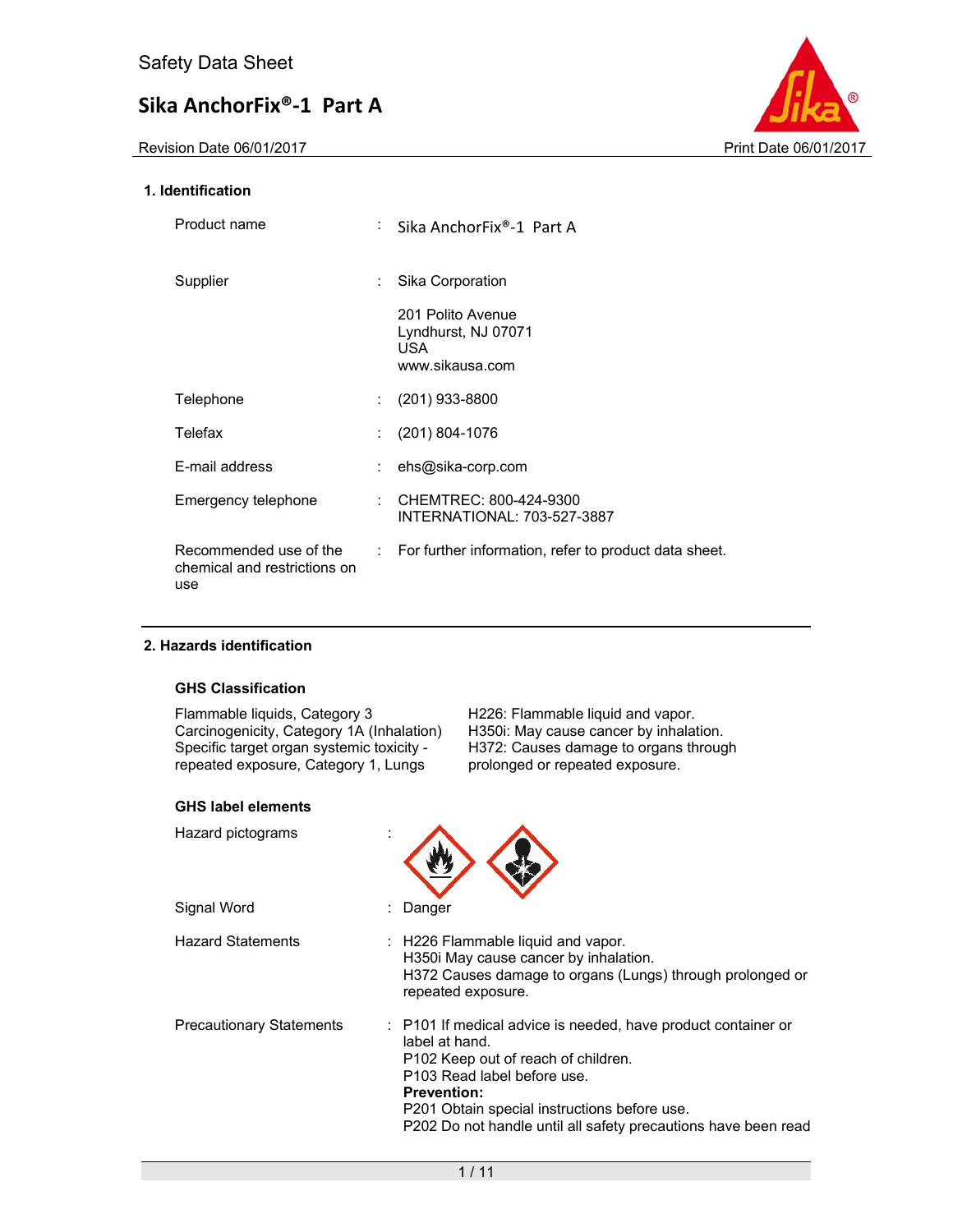Revision Date 06/01/2017 **Print Date 06/01/2017** 



and understood. P210 Keep away from heat/sparks/open flames/hot surfaces. No smoking. P233 Keep container tightly closed. P240 Ground/bond container and receiving equipment. P241 Use explosion-proof electrical/ ventilating/ lighting/ equipment. P242 Use only non-sparking tools. P243 Take precautionary measures against static discharge. P260 Do not breathe dust/ fume/ gas/ mist/ vapors/ spray. P264 Wash skin thoroughly after handling. P270 Do not eat, drink or smoke when using this product. P280 Wear protective gloves/ eye protection/ face protection. P281 Use personal protective equipment as required. **Response:**  P303 + P361 + P353 IF ON SKIN (or hair): Take off immediately all contaminated clothing. Rinse skin with water/shower. P308 + P313 IF exposed or concerned: Get medical advice/ attention. P370 + P378 In case of fire: Use dry sand, dry chemical or alcohol-resistant foam to extinguish. **Storage:**  P403 + P235 Store in a well-ventilated place. Keep cool. P405 Store locked up. **Disposal:**  P501 Dispose of contents/ container to an approved waste disposal plant.

See Section 11 for more detailed information on health effects and symptoms. There are no hazards not otherwise classified that have been identified during the classification process.

There are no ingredients with unknown acute toxicity used in a mixture at a concentration >= 1%.

#### **3. Composition/information on ingredients**

#### **Hazardous ingredients**

| ∣ Chemical name | I CAS-No.  | Concentration (%)           |
|-----------------|------------|-----------------------------|
| Quartz (SiO2)   | 14808-60-7 | $\ge$ = 25 - < 50 %         |
| vinvitoluene    | 25013-15-4 | $\rightarrow$ = 10 - < 20 % |

There are no additional ingredients present which, within the current knowledge of the supplier and in the concentrations applicable, are classified as hazardous to health or the environment and hence require reporting in this section.

#### **4. First aid measures**

| If inhaled              | $\therefore$ Move to fresh air.<br>Consult a physician after significant exposure. |
|-------------------------|------------------------------------------------------------------------------------|
| In case of skin contact | : Take off contaminated clothing and shoes immediately.                            |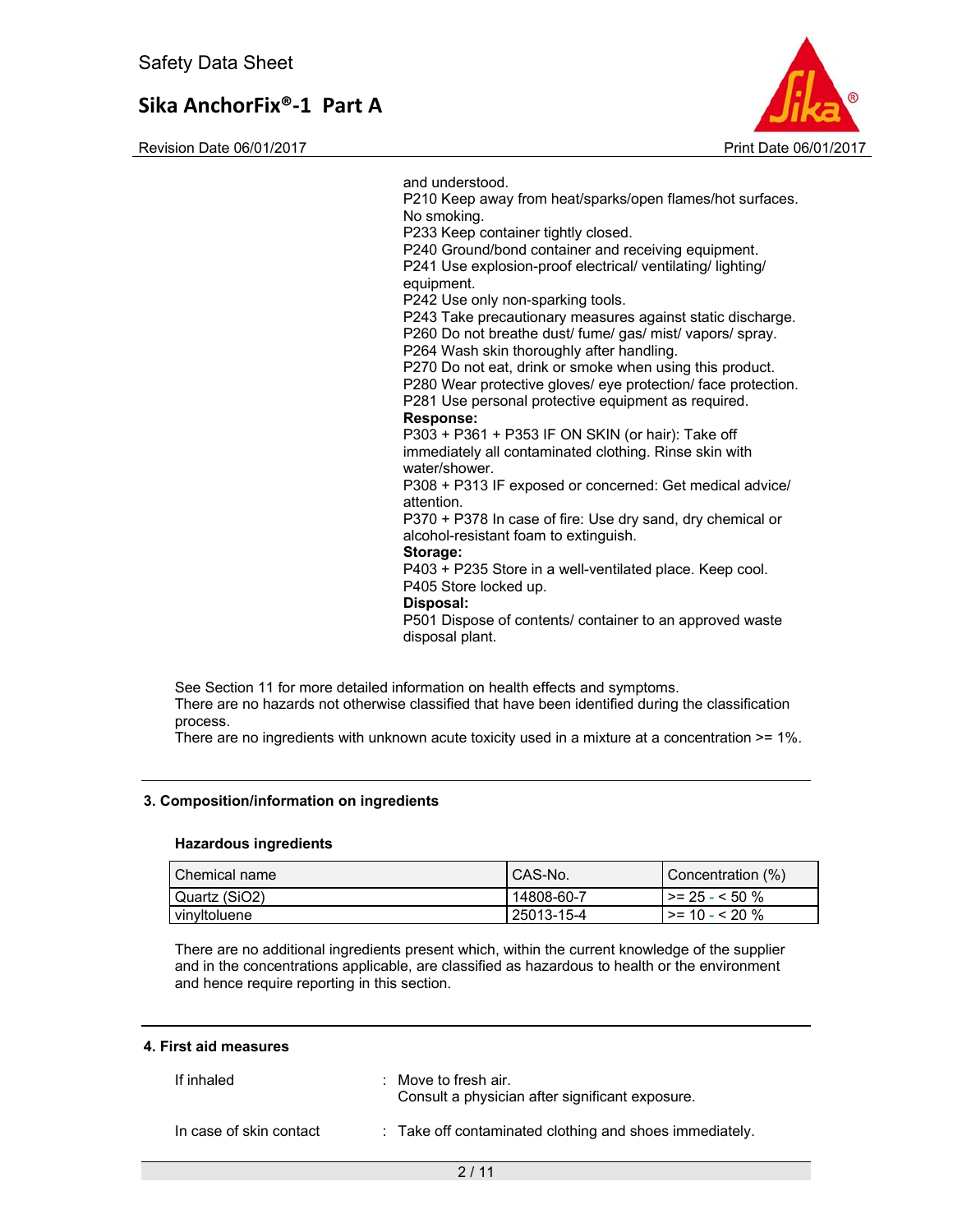Revision Date 06/01/2017 **Print Date 06/01/2017** 

|                                                                   | Wash off with soap and plenty of water.<br>If symptoms persist, call a physician.                                                                                                                                      |
|-------------------------------------------------------------------|------------------------------------------------------------------------------------------------------------------------------------------------------------------------------------------------------------------------|
| In case of eye contact                                            | : Remove contact lenses.<br>Keep eye wide open while rinsing.<br>If eye irritation persists, consult a specialist.                                                                                                     |
| If swallowed                                                      | : Clean mouth with water and drink afterwards plenty of water.<br>Do not induce vomiting without medical advice.<br>Do not give milk or alcoholic beverages.<br>Never give anything by mouth to an unconscious person. |
| Most important symptoms<br>and effects, both acute and<br>delayed | : carcinogenic effects                                                                                                                                                                                                 |
|                                                                   | See Section 11 for more detailed information on health effects<br>and symptoms.                                                                                                                                        |
|                                                                   | May cause cancer by inhalation.<br>Causes damage to organs through prolonged or repeated<br>exposure.                                                                                                                  |
| Protection of first-aiders                                        | : Move out of dangerous area.<br>Consult a physician.<br>Show this material safety data sheet to the doctor in<br>attendance.                                                                                          |
| Notes to physician                                                | Treat symptomatically.                                                                                                                                                                                                 |

### **5. Fire-fighting measures**

| Suitable extinguishing media             | $:$ Alcohol-resistant foam<br>Carbon dioxide (CO2)<br>Dry chemical                                                                                                                                                                                                              |
|------------------------------------------|---------------------------------------------------------------------------------------------------------------------------------------------------------------------------------------------------------------------------------------------------------------------------------|
| Unsuitable extinguishing<br>media        | : Water<br>High volume water jet                                                                                                                                                                                                                                                |
| Specific hazards during fire<br>fighting | : Do not use a solid water stream as it may scatter and spread<br>fire.                                                                                                                                                                                                         |
| Specific extinguishing<br>methods        | : Use water spray to cool unopened containers.<br>Collect contaminated fire extinguishing water separately. This<br>must not be discharged into drains.<br>Fire residues and contaminated fire extinguishing water must<br>be disposed of in accordance with local regulations. |
| for fire-fighters                        | Special protective equipment : In the event of fire, wear self-contained breathing apparatus.                                                                                                                                                                                   |

#### **6. Accidental release measures**

Personal precautions,  $\qquad \qquad : \qquad$  Use personal protective equipment.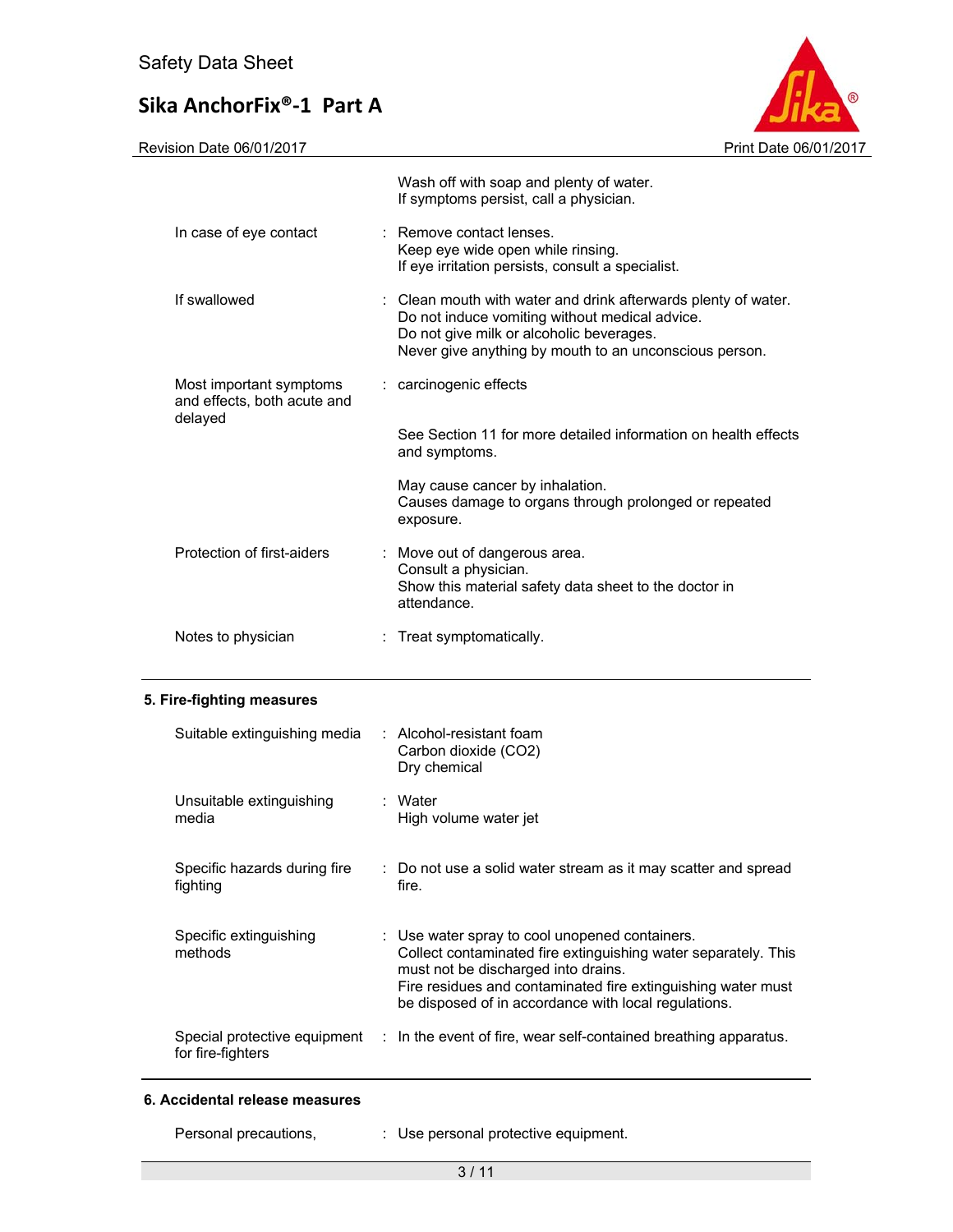

| protective equipment and<br>emergency procedures         | Remove all sources of ignition.<br>Deny access to unprotected persons.<br>Beware of vapors accumulating to form explosive<br>concentrations. Vapors can accumulate in low areas.                                                           |
|----------------------------------------------------------|--------------------------------------------------------------------------------------------------------------------------------------------------------------------------------------------------------------------------------------------|
| Environmental precautions                                | : Prevent product from entering drains.<br>If the product contaminates rivers and lakes or drains inform<br>respective authorities.<br>Local authorities should be advised if significant spillages<br>cannot be contained.                |
| Methods and materials for<br>containment and cleaning up | : Contain spillage, and then collect with non-combustible<br>absorbent material, (e.g. sand, earth, diatomaceous earth,<br>vermiculite) and place in container for disposal according to<br>local / national regulations (see section 13). |

## **7. Handling and storage**

| Advice on safe handling     | : Do not breathe vapors or spray mist.<br>Avoid exceeding the given occupational exposure limits (see<br>section 8).<br>Do not get in eyes, on skin, or on clothing.<br>For personal protection see section 8.<br>Smoking, eating and drinking should be prohibited in the<br>application area.<br>Take precautionary measures against static discharge.<br>Open drum carefully as content may be under pressure.<br>Take necessary action to avoid static electricity discharge<br>(which might cause ignition of organic vapors).<br>Follow standard hygiene measures when handling chemical<br>products. |
|-----------------------------|-------------------------------------------------------------------------------------------------------------------------------------------------------------------------------------------------------------------------------------------------------------------------------------------------------------------------------------------------------------------------------------------------------------------------------------------------------------------------------------------------------------------------------------------------------------------------------------------------------------|
| Conditions for safe storage | : Prevent unauthorized access.<br>Store in original container.<br>Keep in a well-ventilated place.<br>Containers which are opened must be carefully resealed and<br>kept upright to prevent leakage.<br>Observe label precautions.<br>Store in accordance with local regulations.                                                                                                                                                                                                                                                                                                                           |
| Materials to avoid          | : No data available                                                                                                                                                                                                                                                                                                                                                                                                                                                                                                                                                                                         |

### **8. Exposure controls/personal protection**

| <b>Component</b> | CAS-No.    | Basis ** | Value      | Exposure limit(s)*/<br>Form of exposure |
|------------------|------------|----------|------------|-----------------------------------------|
| Quartz (SiO2)    | 14808-60-7 | OSHA Z-3 | <b>TWA</b> | 10 mg/m $3/$<br>%SiO2+2<br>respirable   |
|                  |            | OSHA Z-3 | <b>TWA</b> | 250 mppcf /<br>%SiO2+5                  |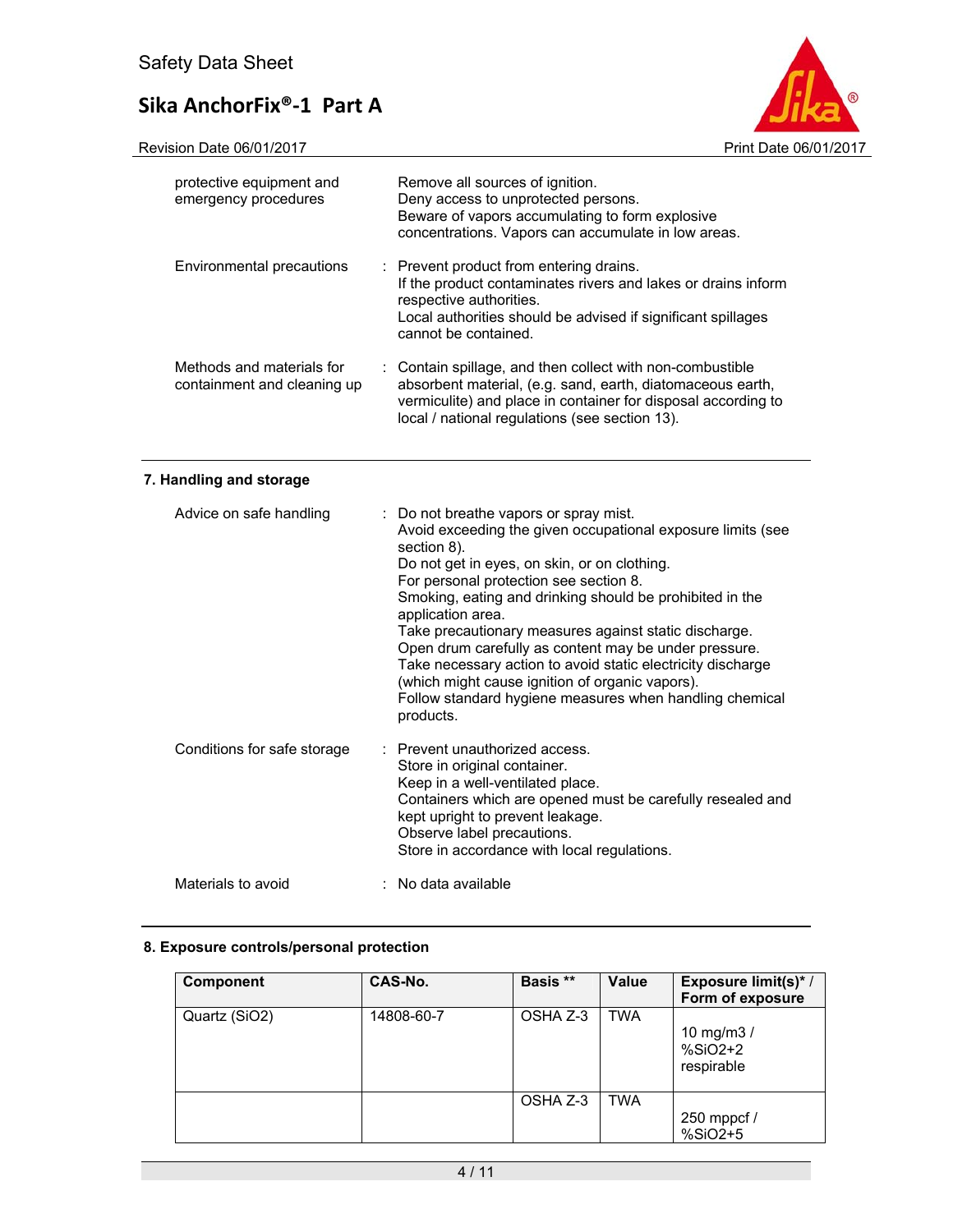Revision Date 06/01/2017 Print Date 06/01/2017

|                 |            |                |             | respirable                                     |
|-----------------|------------|----------------|-------------|------------------------------------------------|
|                 |            | <b>OSHA P0</b> | <b>TWA</b>  | $0.1$ mg/m $3$<br>Respirable fraction          |
|                 |            | <b>ACGIH</b>   | <b>TWA</b>  | $0.025$ mg/m3<br>Respirable fraction           |
|                 |            | OSHA Z-1       | <b>TWA</b>  | $0.05$ mg/m $3$<br>Respirable dust             |
| vinyltoluene    | 25013-15-4 | <b>ACGIH</b>   | <b>TWA</b>  | 50 ppm                                         |
|                 |            | <b>ACGIH</b>   | <b>STEL</b> | $100$ ppm                                      |
|                 |            | OSHA Z-1       | <b>TWA</b>  | 100 ppm<br>480 mg/m3                           |
|                 |            | <b>OSHA P0</b> | <b>TWA</b>  | 100 ppm<br>480 mg/m3                           |
| silicon dioxide | 7631-86-9  | OSHA Z-3       | <b>TWA</b>  | 20 Million particles<br>per cubic foot<br>Dust |
|                 |            | OSHA Z-3       | <b>TWA</b>  | 80 mg/m3 / %SiO2<br>Dust                       |
|                 |            | OSHA Z-3       | <b>TWA</b>  | 20 Million particles<br>per cubic foot<br>Dust |
|                 |            | OSHA Z-3       | <b>TWA</b>  | 80 mg/m3 / %SiO2<br>Dust                       |

\*The above mentioned values are in accordance with the legislation in effect at the date of the release of this safety data sheet.

#### \*\***Basis**

ACGIH. Threshold Limit Values (TLV) OSHA P0. Table Z-1, Limit for Air Contaminat (1989 Vacated Values) OSHA P1. Permissible Exposure Limits (PEL), Table Z-1, Limit for Air Contaminant OSHA P2. Permissible Exposure Limits (PEL), Table Z-2 OSHA Z3. Table Z-3, Mineral Dust

**Engineering measures** : Use of adequate ventilation should be sufficient to control worker exposure to airborne contaminants. If the use of this product generates dust, fumes, gas, vapor or mist, use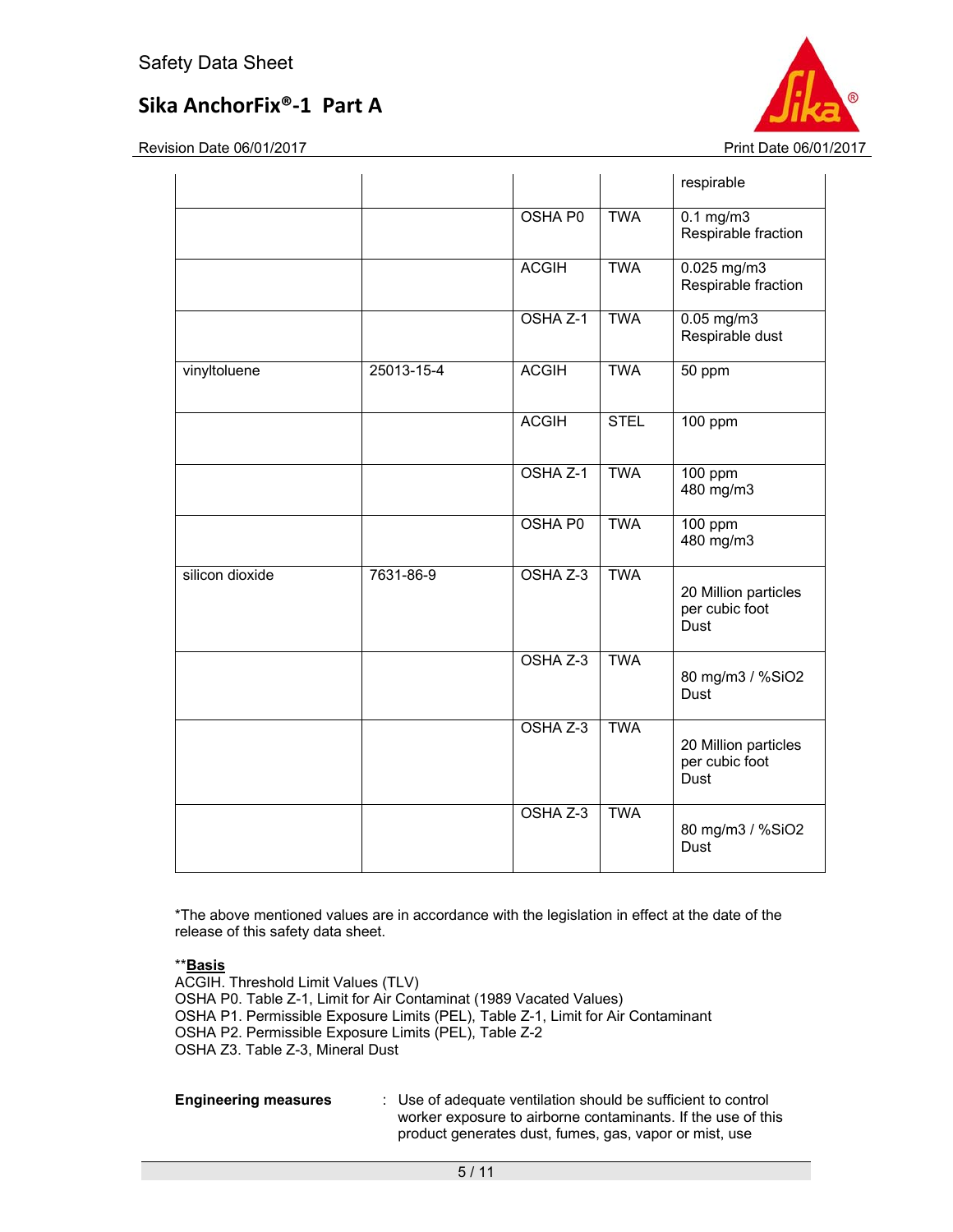

|                               | process enclosures, local exhaust ventilation or other<br>engineering controls to keep worker exposure below any<br>recommended or statutory limits.<br>The engineering controls also need to keep gas, vapor or dust<br>concentrations below any lower explosive limits.                                              |
|-------------------------------|------------------------------------------------------------------------------------------------------------------------------------------------------------------------------------------------------------------------------------------------------------------------------------------------------------------------|
| Personal protective equipment |                                                                                                                                                                                                                                                                                                                        |
| Respiratory protection        | : Use a properly fitted NIOSH approved air-purifying or air-fed<br>respirator complying with an approved standard if a risk<br>assessment indicates this is necessary.                                                                                                                                                 |
|                               | The filter class for the respirator must be suitable for the<br>maximum expected contaminant concentration<br>(gas/vapor/aerosol/particulates) that may arise when handling<br>the product. If this concentration is exceeded, self-contained<br>breathing apparatus must be used.                                     |
| Hand protection<br>Remarks    | : Chemical-resistant, impervious gloves complying with an<br>approved standard should be worn at all times when handling<br>chemical products if a risk assessment indicates this is<br>necessary.                                                                                                                     |
| Eye protection                | : Safety eyewear complying with an approved standard should<br>be used when a risk assessment indicates this is necessary.                                                                                                                                                                                             |
| Skin and body protection      | : Choose body protection in relation to its type, to the<br>concentration and amount of dangerous substances, and to<br>the specific work-place.                                                                                                                                                                       |
| Hygiene measures              | : Avoid contact with skin, eyes and clothing.<br>Wash hands before breaks and immediately after handling the<br>product.<br>Remove respiratory and skin/eye protection only after vapors<br>have been cleared from the area.<br>Remove contaminated clothing and protective equipment<br>before entering eating areas. |

## **9. Physical and chemical properties**

| Appearance                |    | liquid            |
|---------------------------|----|-------------------|
| Color                     |    | beige             |
| Odor                      |    | aromatic          |
| Odor Threshold            |    | No data available |
| Flash point               |    | 127 °F (53 °C)    |
| Ignition temperature      |    | No data available |
| Decomposition temperature | t. | No data available |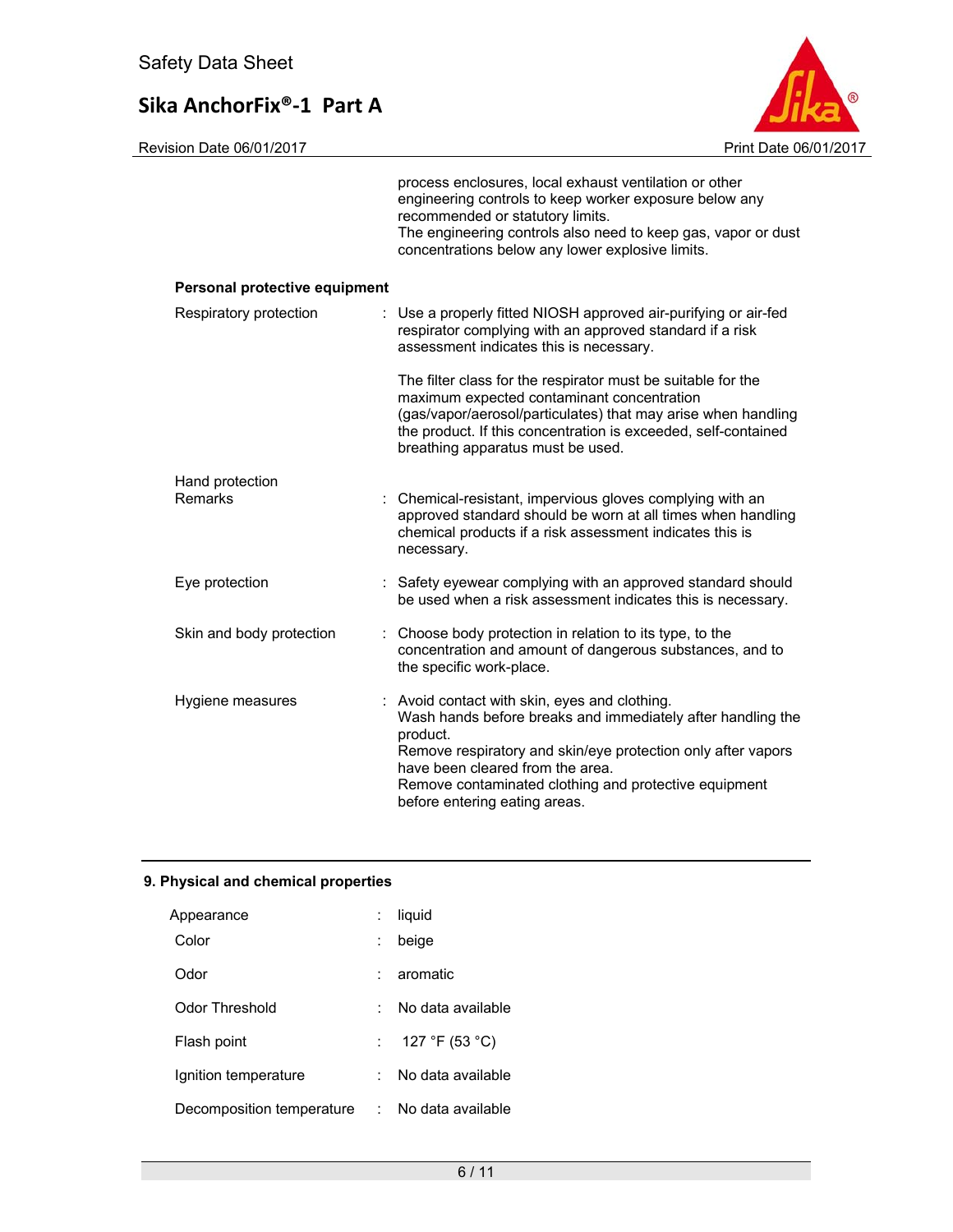| Lower explosion limit (Vol%) :                      |                      | No data available                     |
|-----------------------------------------------------|----------------------|---------------------------------------|
| Upper explosion limit (Vol%)                        | ÷                    | No data available                     |
| Flammability (solid, gas)                           | ÷                    | No data available                     |
| Oxidizing properties                                | $\ddot{\phantom{a}}$ | No data available                     |
| рH                                                  | $\ddot{\cdot}$       | Note: Not applicable                  |
| Melting point/range /                               | ÷                    | No data available                     |
| Freezing point<br>Initial boiling point and boiling | ÷                    | > 329 °F (> 165 °C)                   |
| range<br>Vapor pressure                             | ÷                    | ca.5 mmHg (6 hpa)<br>at 68 °F (20 °C) |
| Density                                             | ÷                    | ca.1.7 g/cm3<br>at 68 °F (20 °C)      |
| Water solubility                                    | ÷.                   | Note: insoluble                       |
| Partition coefficient: n-                           | $\ddot{\cdot}$       | No data available                     |
| octanol/water<br>Viscosity, dynamic                 | ÷                    | No data available                     |
| Viscosity, kinematic                                | ÷                    | $> 20.5$ mm2/s<br>at 104 °F (40 °C)   |
| Relative vapor density                              | ÷                    | No data available                     |
| Evaporation rate                                    | ÷.                   | No data available                     |
| Burning rate                                        | ÷                    | No data available                     |
| Volatile organic compounds<br>(VOC) content         | ÷.                   | 36 g/l<br>A+B Combined                |



## **10. Stability and reactivity**

| Reactivity                            |  | : No dangerous reaction known under conditions of normal use. |
|---------------------------------------|--|---------------------------------------------------------------|
| Chemical stability                    |  | $\therefore$ The product is chemically stable.                |
| Possibility of hazardous<br>reactions |  | : Stable under recommended storage conditions.                |
|                                       |  | Vapors may form explosive mixture with air.                   |
| Conditions to avoid                   |  | : Heat, flames and sparks.                                    |
| Incompatible materials                |  | $\therefore$ No data available                                |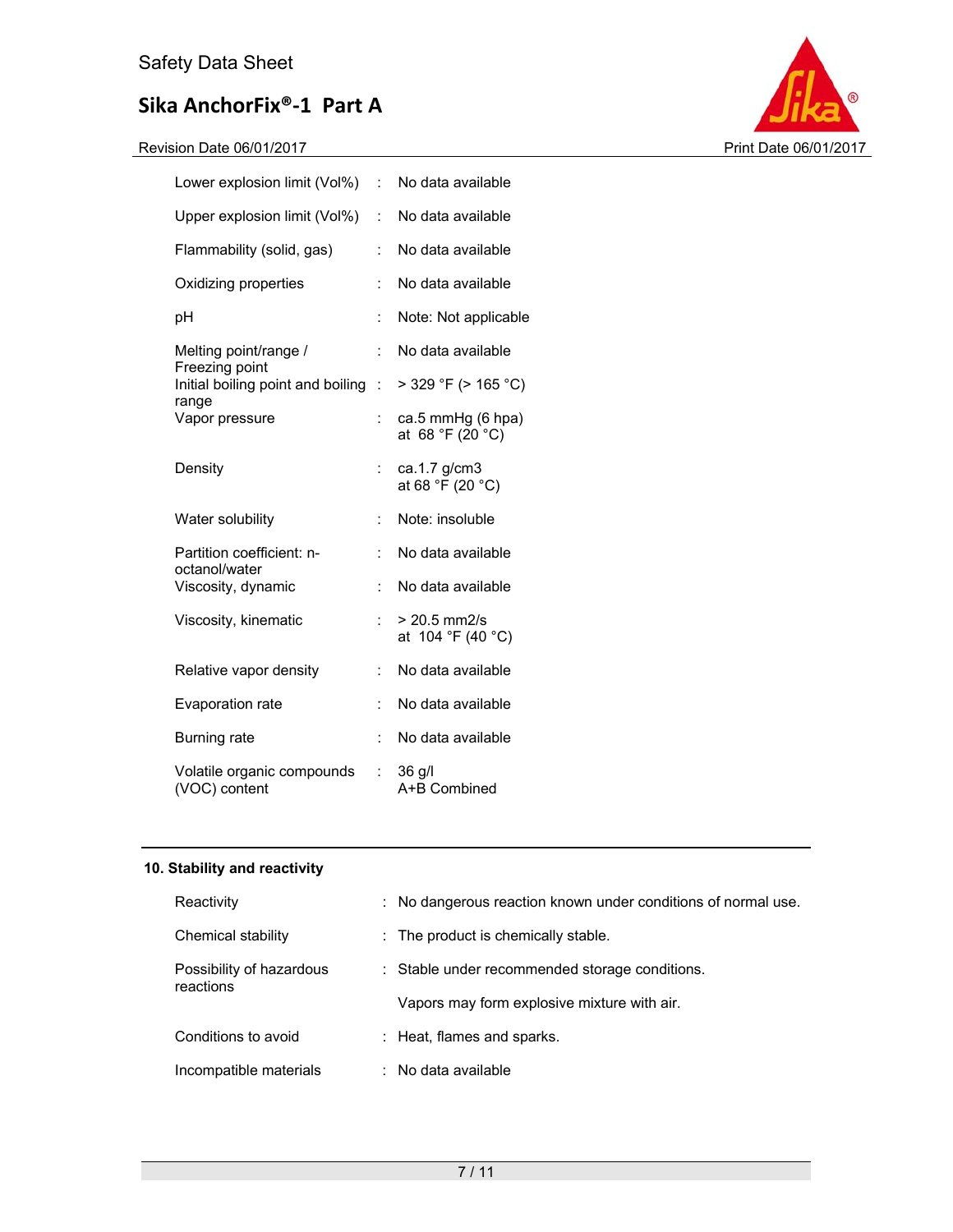Revision Date 06/01/2017 **Print Date 06/01/2017** Print Date 06/01/2017



#### **11. Toxicological information**

Not classified based on available information.

#### **Skin corrosion/irritation**

Not classified based on available information.

#### **Product:**

Method: OECD Test Guideline 439 Result: No skin irritation

#### **Serious eye damage/eye irritation**

Not classified based on available information.

#### **Product:**

Result: No eye irritation Method: in vitro eye irritation test

#### **Respiratory or skin sensitization**

Skin sensitization: Not classified based on available information. Respiratory sensitization: Not classified based on available information.

#### **Germ cell mutagenicity**

Not classified based on available information.

#### **Reproductive toxicity**

Not classified based on available information.

#### **STOT-single exposure**

Not classified based on available information.

#### **STOT-repeated exposure**

Causes damage to organs (Lungs) through prolonged or repeated exposure.

#### **Aspiration toxicity**

Not classified based on available information.

#### **Carcinogenicity**

May cause cancer by inhalation. **IARC** Group 1: Carcinogenic to humans Quartz (SiO2) 14808-60-7

Group 2B: Possibly carcinogenic to humans

titanium dioxide 13463-67-7 **NTP** Known to be human carcinogen

Quartz (SiO2) 14808-60-7

Titanium dioxide (13463-67-7)

In lifetime inhalation studies of rats, airborne respirable-size titanium dioxide particles have seen shown to cause an increase in lung tumors at concentrations associated with substantial particle lung burdens and consequential pulmonary overload and inflammation. The potential for these adverse health effects appears to be closely related to the particle size and the amount of the exposed surface area that comes into contact with the lung. However, tests with other laboratory aninals such as mice and hamsters, indicate that rats are significantly more susceptible to the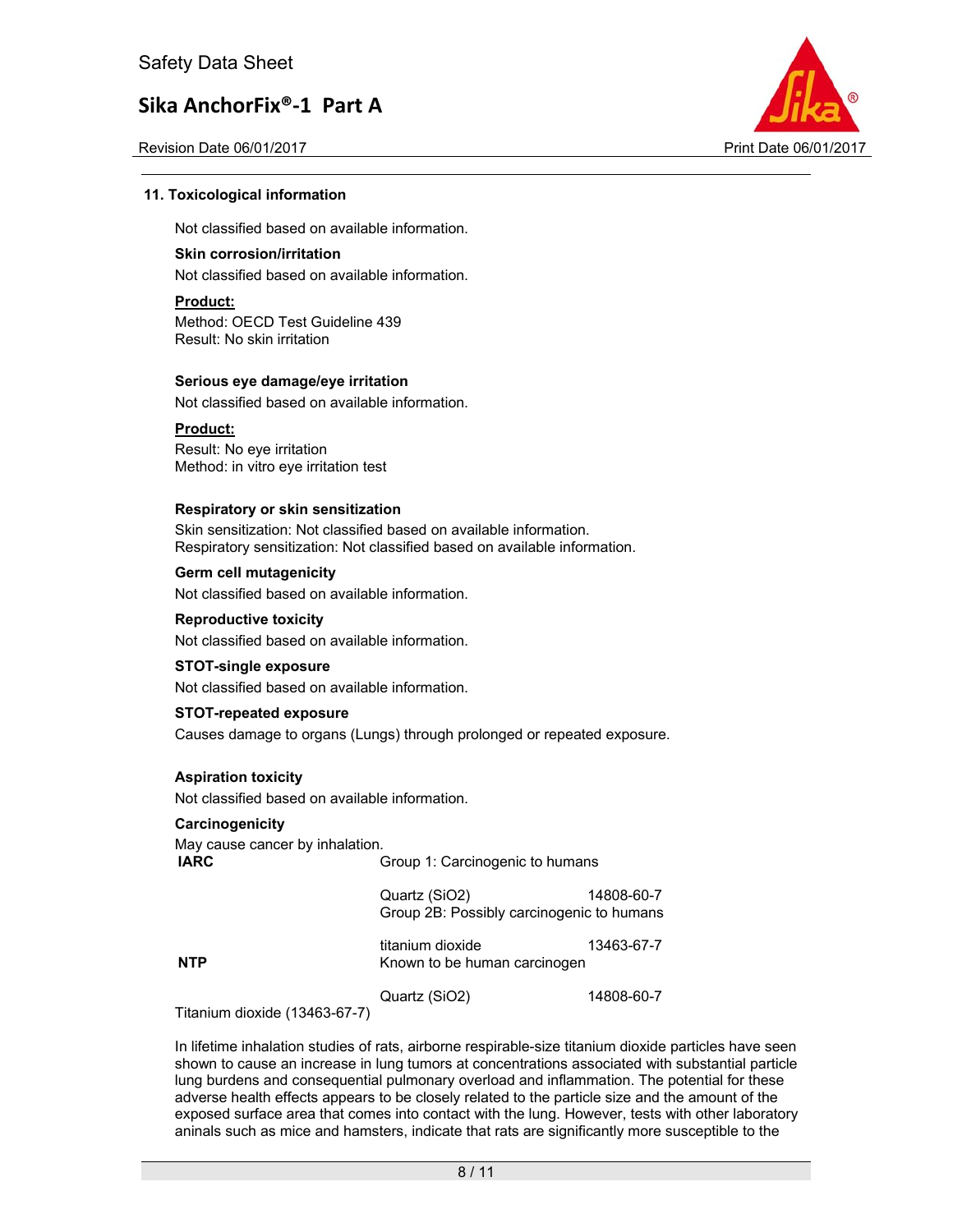Revision Date 06/01/2017 **Print Date 06/01/2017** 



pulmonary overload and inflammation that cause lung cancer. Epidemiology studies do no suggest an increased risk of cancer in humans from occupational exposure to titanium dioxide. Titanium dioxide has been characterized by IARC as possibly carcinogenic to humans (Group 2B) through inhalation (not ingestion). It has not been characterized as a potential carcinogen by either NTP or OSHA.

| 12. Ecological information |                                                                                                                                                                                                  |
|----------------------------|--------------------------------------------------------------------------------------------------------------------------------------------------------------------------------------------------|
| Other information          | Do not empty into drains; dispose of this material and its<br>container in a safe way.<br>Avoid dispersal of spilled material and runoff and contact<br>with soil, waterways, drains and sewers. |

#### **13. Disposal considerations**

| <b>Disposal methods</b> |                                                                                                                                                                                                                               |
|-------------------------|-------------------------------------------------------------------------------------------------------------------------------------------------------------------------------------------------------------------------------|
| Waste from residues     | : Disposal of this product, solutions and any by-products should<br>at all times comply with the requirements of environmental<br>protection and waste disposal legislation and any regional<br>local authority requirements. |
| Contaminated packaging  | : Empty containers should be taken to an approved waste<br>handling site for recycling or disposal.                                                                                                                           |

### **14. Transport information**

| 1866<br>Resin solution<br>3<br>Ш<br>3<br>127 |
|----------------------------------------------|
| 1866<br>Resin solution<br>3<br>Ш<br>3<br>366 |
| 355<br>Y344                                  |
|                                              |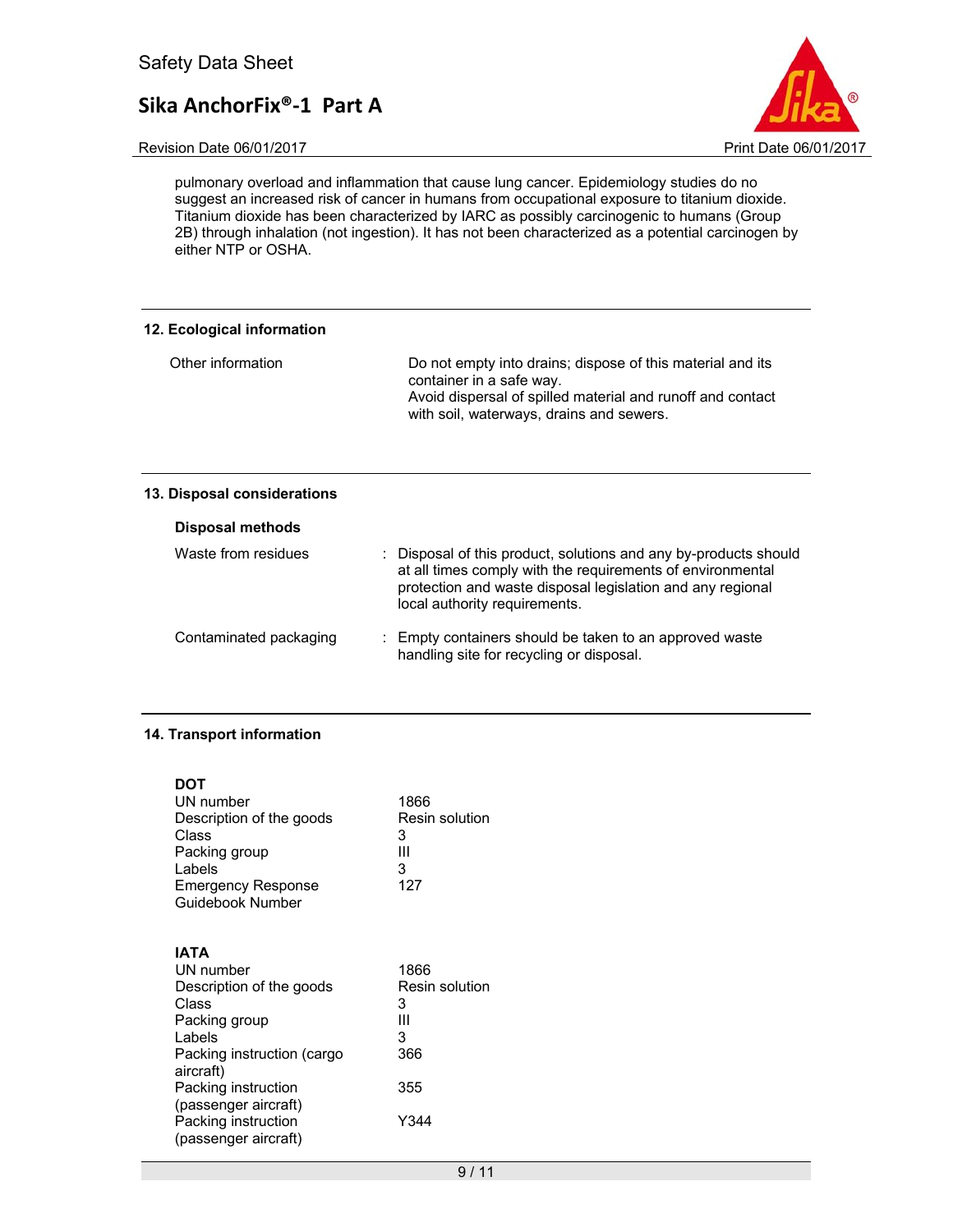Revision Date 06/01/2017 Print Date 06/01/2017



| <b>IMDG</b>              |                       |
|--------------------------|-----------------------|
| UN number                | 1866                  |
| Description of the goods | <b>RESIN SOLUTION</b> |
| Class                    | 3                     |
| Packing group            | Ш                     |
| Labels                   | 3                     |
| EmS Number 1             | F-E.                  |
| EmS Number 2             | S-F                   |
|                          |                       |
| Marine pollutant         | no                    |

DOT: For Limited Quantity exceptions reference 49 CFR 173.150 (b) IMDG: For Limited Quantity special provisions reference IMDG Code Chapter 3.4

### **Special precautions for user**

No data available

**Transport in bulk according to Annex II of MARPOL 73/78 and the IBC Code**  Not applicable

#### **15. Regulatory information**

| TSCA list  | : All chemical substances in this product are either listed on the |
|------------|--------------------------------------------------------------------|
| exemption. | TSCA Inventory or are in compliance with a TSCA Inventory          |

#### **EPCRA - Emergency Planning and Community Right-to-Know**

#### **CERCLA Reportable Quantity**

This material does not contain any components with a CERCLA RQ.

#### **SARA304 Reportable Quantity**

This material does not contain any components with a section 304 EHS RQ.

| SARA 311/312 Hazards                       | $\therefore$ Fire Hazard<br>Chronic Health Hazard                                                                                                                                         |
|--------------------------------------------|-------------------------------------------------------------------------------------------------------------------------------------------------------------------------------------------|
| <b>SARA 302</b>                            | : This material does not contain any components with a section<br>302 EHS TPQ.                                                                                                            |
| <b>SARA 313</b>                            | : This material does not contain any chemical components with<br>known CAS numbers that exceed the threshold (De Minimis)<br>reporting levels established by SARA Title III, Section 313. |
| <b>Clean Air Act</b>                       |                                                                                                                                                                                           |
| <b>Ozone-Depletion</b><br><b>Potential</b> | This product neither contains, nor was manufactured with a<br>Class I or Class II ODS as defined by the U.S. Clean Air Act<br>Section 602 (40 CFR 82, Subpt. A, App.A + B).               |